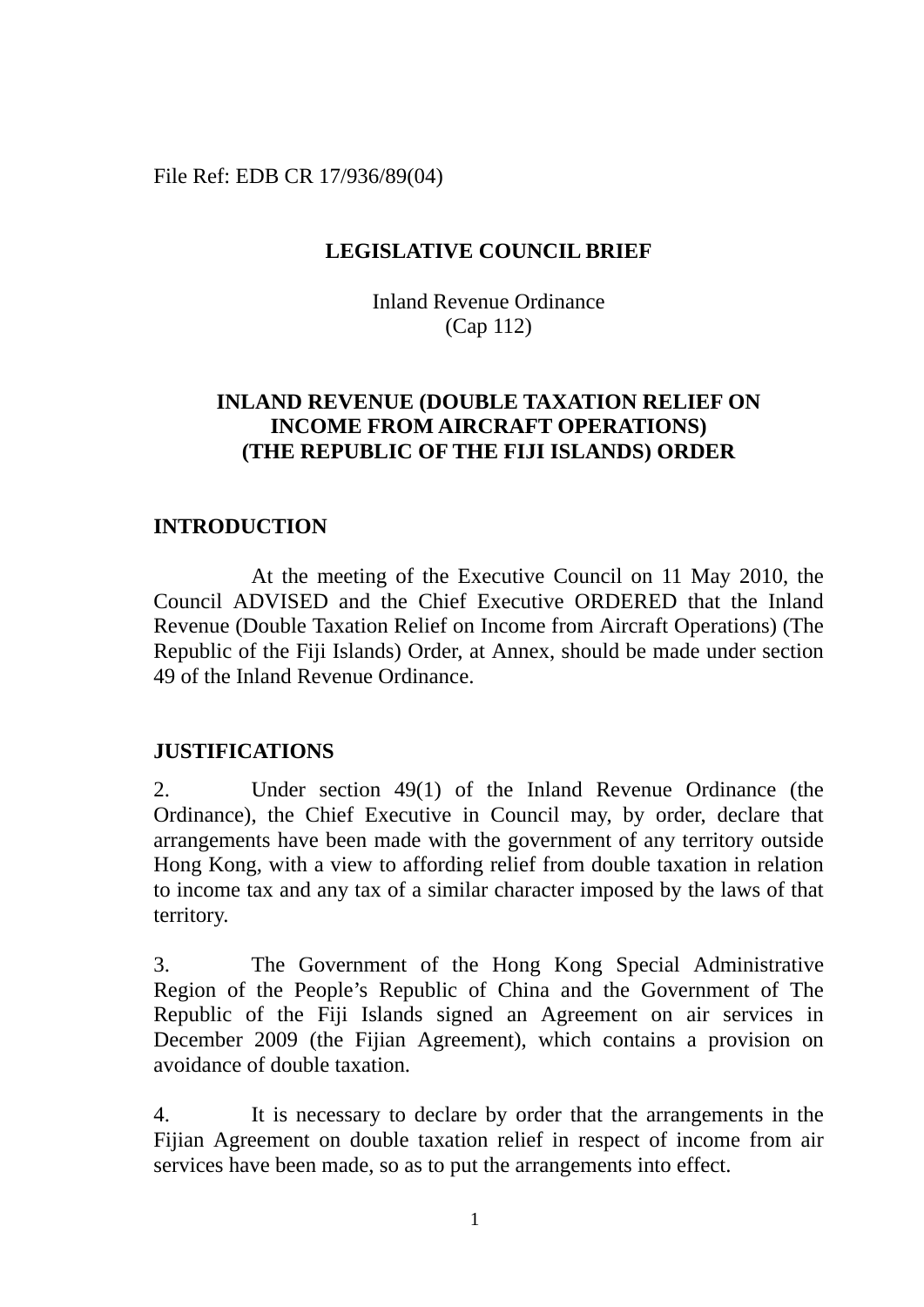# **The Inland Revenue (Double Taxation Relief on Income from Aircraft Operations) (The Republic of the Fiji Islands) Order (the Fijian Order)**

5. **Section 1** provides that the Fijian Order comes into operation on 19 July 2010. **Section 2** declares that the arrangements specified in section 3 for double taxation relief in respect of income tax and any tax of a similar character have been made with the Government of The Republic of the Fiji Islands and that such arrangements should take effect. **Section 3** states that the arrangements are specified in the Schedule to the Fijian Order. The **Schedule** sets out the article containing the arrangements for double taxation relief in the Fijian Agreement.

# **LEGISLATIVE TIMETABLE**

6. The Fijian Order will be gazetted on 20 May 2010 and tabled in the Legislative Council on 26 May 2010.

# **IMPLICATIONS OF THE PROPOSAL**

7. The proposal is in conformity with the Basic Law, including the provisions concerning human rights. The proposal will not affect the binding effect of the existing provisions of the Ordinance and its subsidiary legislation. The Fijian Order has no civil service, productivity, sustainability or environmental implications.

8. As to financial implications, the revenue forgone on non-resident aircraft operators will be compensated by the revenue of resident aircraft operators brought to charge in Hong Kong by operation of section 23C(2A) of the Ordinance. Therefore, the revenue implication, if any, will be insignificant.

9. As to economic implications, aircraft operators of Hong Kong and Fiji will benefit from the avoidance of double taxation. Double taxation relief arrangements should help lower cost of operation, improve income and indirectly efficiency as well.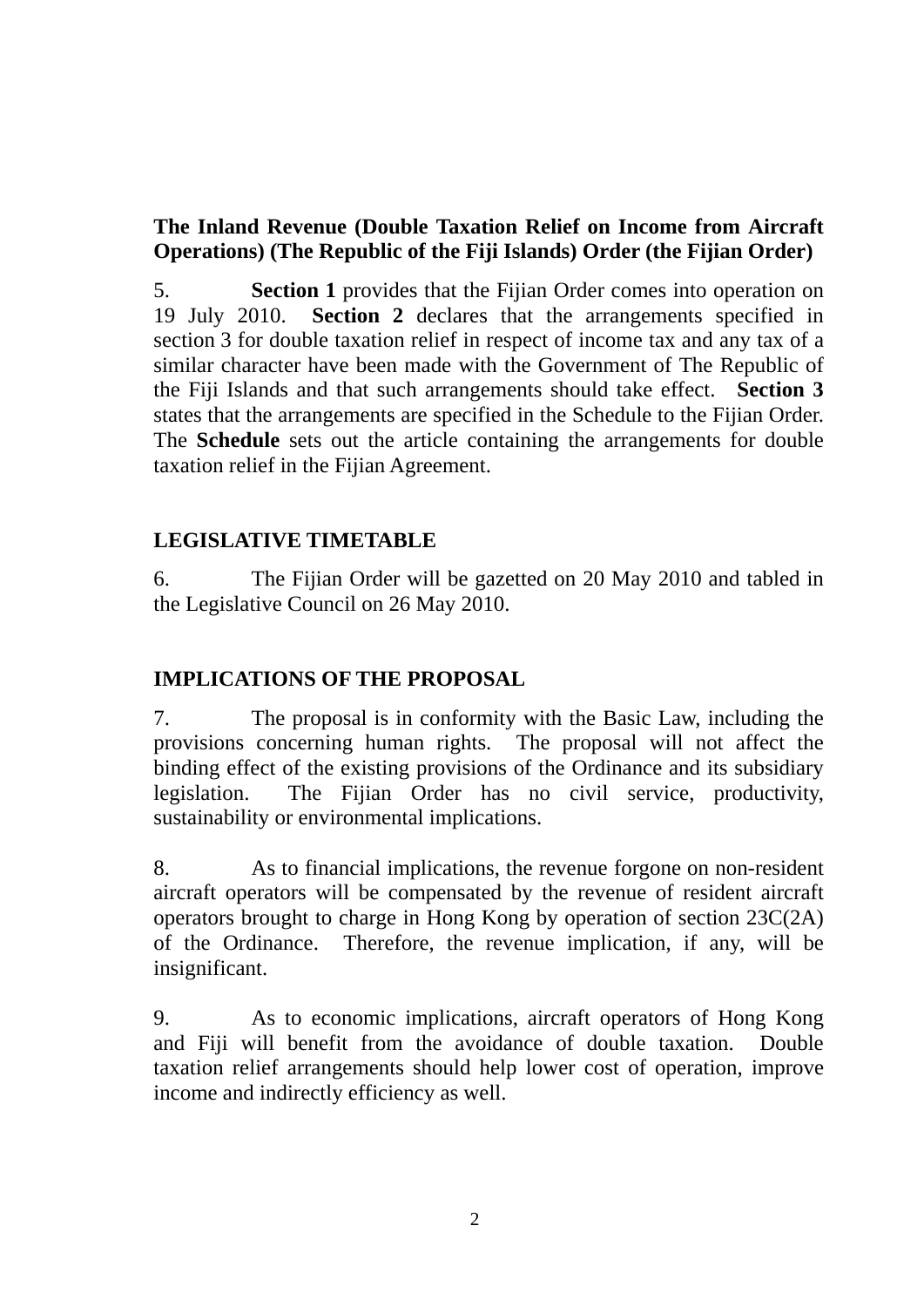### **PUBLIC CONSULTATION**

10. The relevant Hong Kong aircraft operators have been consulted on the double taxation relief arrangements in the context of air services consultations. They support the arrangements.

### **PUBLICITY**

11. We will issue a press release on 19 May 2010. A spokesperson will be available to handle enquiries.

### **BACKGROUND**

<u>.</u>

12. Due to the international nature of airline operations, airlines are more susceptible to double taxation than other taxpayers. It is therefore the Government's policy to negotiate double taxation relief arrangements for airline income with our aviation partners, either by including an article on avoidance of double taxation (DTA article) in the bilateral air services agreements (ASAs) or by concluding standalone DTA agreements. Apart from The Republic of the Fiji Islands, we have concluded such relief arrangements on airline income with Bangladesh, Canada, Croatia, Denmark, Estonia, Ethiopia, Finland, Germany, Iceland, Israel, Jordan, Kenya, Kuwait<sup>[1](#page-2-0)</sup>, Laos, the Macao Special Administrative Region, the Maldives, Mauritius, Mexico, the Netherlands<sup>[2](#page-2-1)</sup>, New Zealand, Norway, the Republic of Korea, Russia, Sweden, Switzerland and the United Kingdom. We have also concluded agreements with Singapore and Sri Lanka on the avoidance of double taxation on income from air services and shipping transportation. Moreover, Hong Kong has concluded comprehensive agreements for the avoidance of double taxation with such trading partners as Belgium, Thailand, the Mainland of China, Luxembourg, Vietnam, Brunei, the Netherlands, Indonesia, Hungary and Kuwait.

<span id="page-2-0"></span><sup>&</sup>lt;sup>1</sup> Hong Kong signed on 13 May 2010 an agreement with Kuwait for the avoidance of double taxation and the prevention of fiscal evasion with respect to taxes on income, including airline income. The agreement will come into force after the completion of ratification procedures on both sides, after which the standalone DTA agreement on airline income between Hong Kong and Kuwait shall cease to have effect.

<span id="page-2-1"></span> $2$  Hong Kong signed on 22 March 2010 an agreement with the Netherlands for the avoidance of double taxation and the prevention of fiscal evasion with respect to taxes on income, including airline income. The agreement will come into force after the completion of ratification procedures on both sides, after which the standalone DTA agreement on airline income between Hong Kong and the Netherlands shall cease to have effect.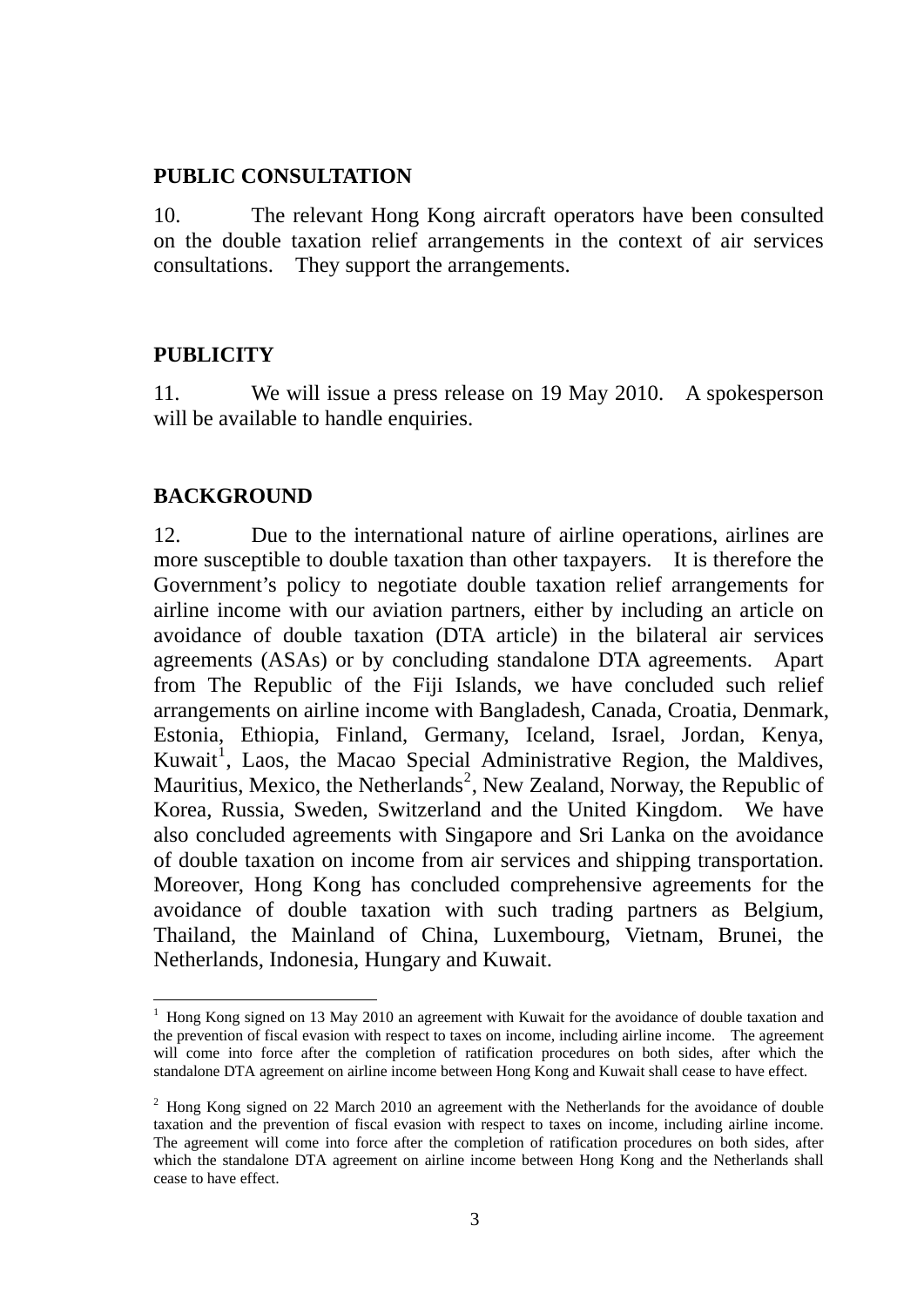## 13. DTA articles in ASAs usually provide that -

- (a) income or profits derived from the operation of aircraft in air services by an airline of a Party, including participation in a pool service, a joint business/joint air transport operation or international operating agency, shall be exempt from income tax, profits tax and all other taxes on income or profits imposed in the area of the other Party;
- (b) on the basis of reciprocity, capital and assets of an airline of a Party relating to the operation of aircraft in air services shall be exempt from all taxes on capital and assets imposed in the area of the other Party; and
- (c) gains from the alienation of aircraft operated in air traffic and movable property pertaining to the operation of such aircraft which are received by an airline of a Party shall be exempt from any tax on gains imposed in the area of the other Party.

14. In accordance with the ASAs, each Party shall notify the other of the completion of the procedures required by its law for the bringing into effect of a DTA Article.

## **ENQUIRIES**

15. Any enquiry on this brief should be directed to Mr Francis Cheng, Principal Assistant Secretary (Transport) (telephone number: 2189 7719).

**Transport and Housing Bureau 19 May 2010**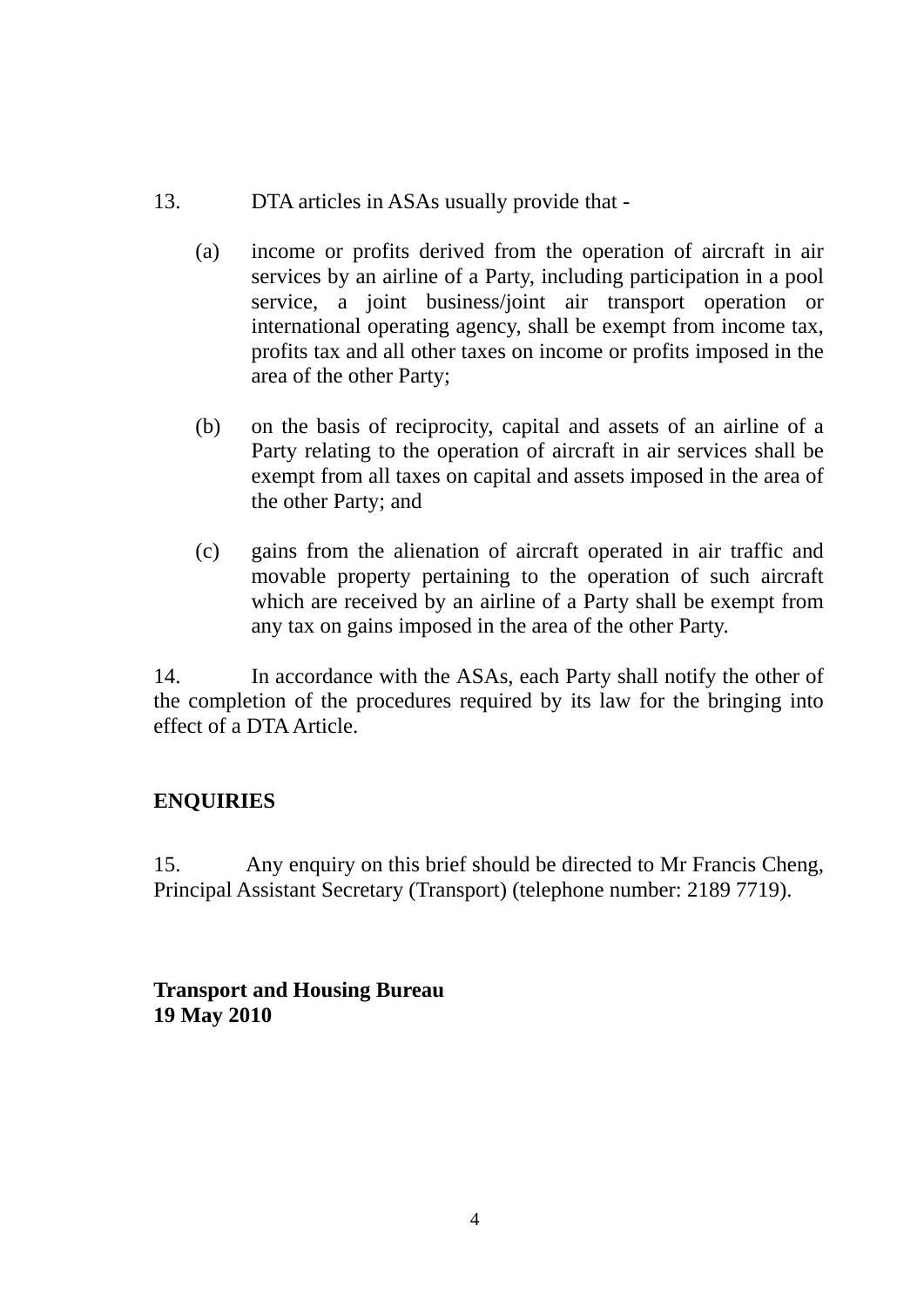# **INLAND REVENUE (DOUBLE TAXATION RELIEF ON INCOME FROM AIRCRAFT OPERATIONS) (THE REPUBLIC OF THE FIJI ISLANDS) ORDER**

(Made by the Chief Executive in Council under section 49 of the Inland Revenue Ordinance (Cap. 112))

### **1. Commencement**

This Order comes into operation on 19 July 2010.

## **2. Declaration under section 49**

For the purposes of section 49 of the Ordinance, it is declared –

- (*a*) that the arrangements specified in section 3 have been made with the Government of The Republic of the Fiji Islands with a view to affording relief from double taxation in relation to income tax and other taxes of a similar character imposed by the laws of The Republic of the Fiji Islands; and
- (*b*) that it is expedient that those arrangements should have effect.

### **3. Arrangements specified**

The arrangements specified for the purposes of section 2(*a*) are the arrangements in Article 9 of the agreement titled "Agreement between the Government of the Hong Kong Special Administrative Region of the People's Republic of China and the Government of The Republic of the Fiji Islands concerning Air Services" and"《中華人民共和國香港特別行政區政府與斐 濟群島共和國政府關於民用航空運輸的協定》" in the Chinese translation, done in duplicate at Hong Kong on 3 December 2009 in the English language. The text of that Article is reproduced in the Schedule.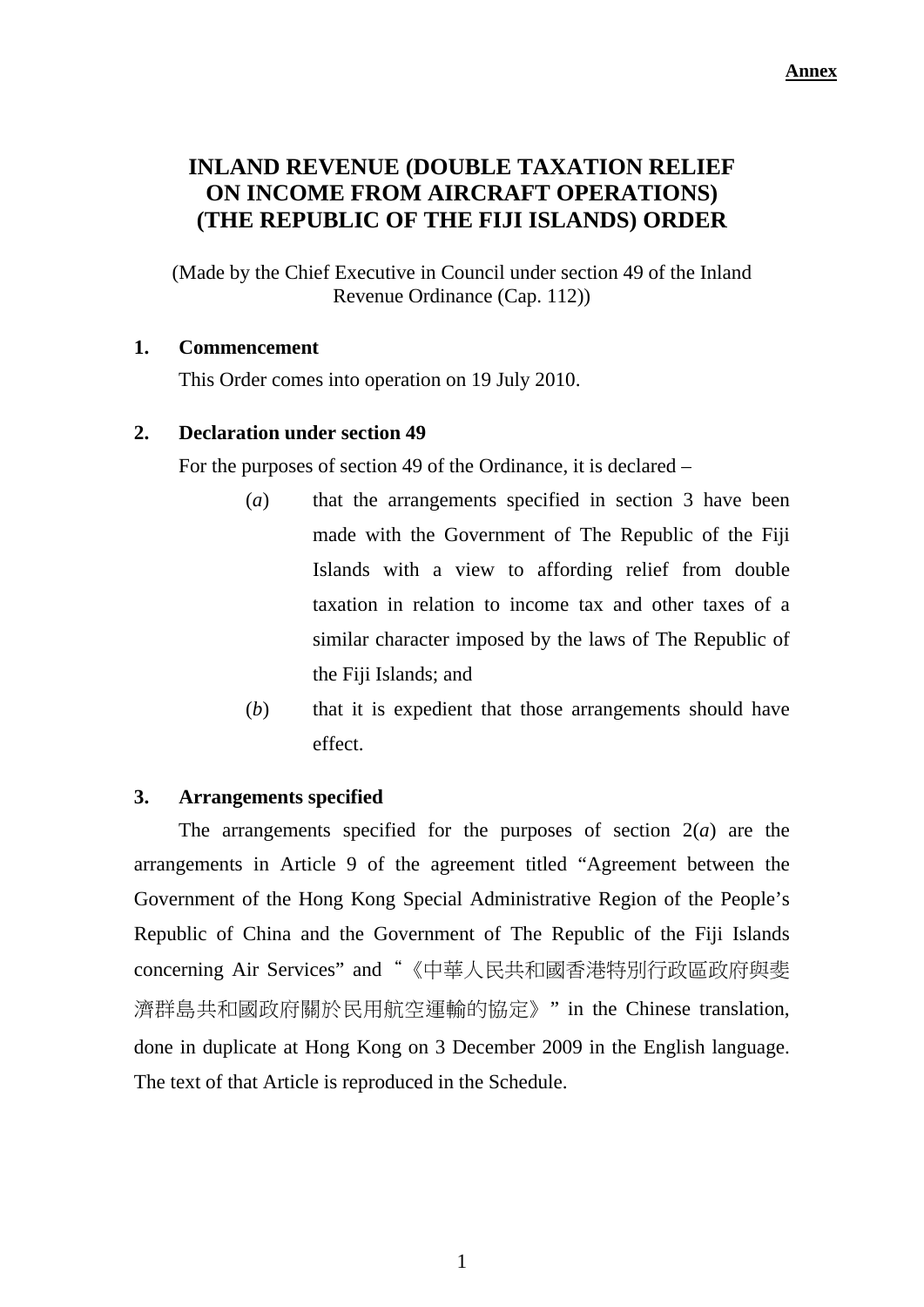#### SCHEDULE [s. 3]

# ARTICLE 9 OF THE AGREEMENT BETWEEN THE GOVERNMENT OF THE HONG KONG SPECIAL ADMINISTRATIVE REGION OF THE PEOPLE'S REPUBLIC OF CHINA AND THE GOVERNMENT OF THE REPUBLIC OF THE FIJI ISLANDS CONCERNING AIR **SERVICES**

#### **Article 9**

#### **Avoidance of Double Taxation**

(1) Income or profits derived from the operation of aircraft in international traffic by an airline of one Contracting Party, including participation in a pool service, a joint air transport operation or an international operating agency, which are subject to tax in the area of that Contracting Party shall be exempt from income tax, profits tax and all other taxes on income or profits imposed in the area of the other Contracting Party.

(2) Capital and assets of an airline of one Contracting Party relating to the operation of aircraft in international traffic shall be exempt from taxes of every kind and description on capital and assets imposed in the area of the other Contracting Party.

(3) Gains from the alienation of aircraft operated in international traffic and movable property pertaining to the operation of such aircraft which are received by an airline of one Contracting Party shall be exempt from any tax on gains imposed in the area of the other Contracting Party.

(4) For the purposes of this Article: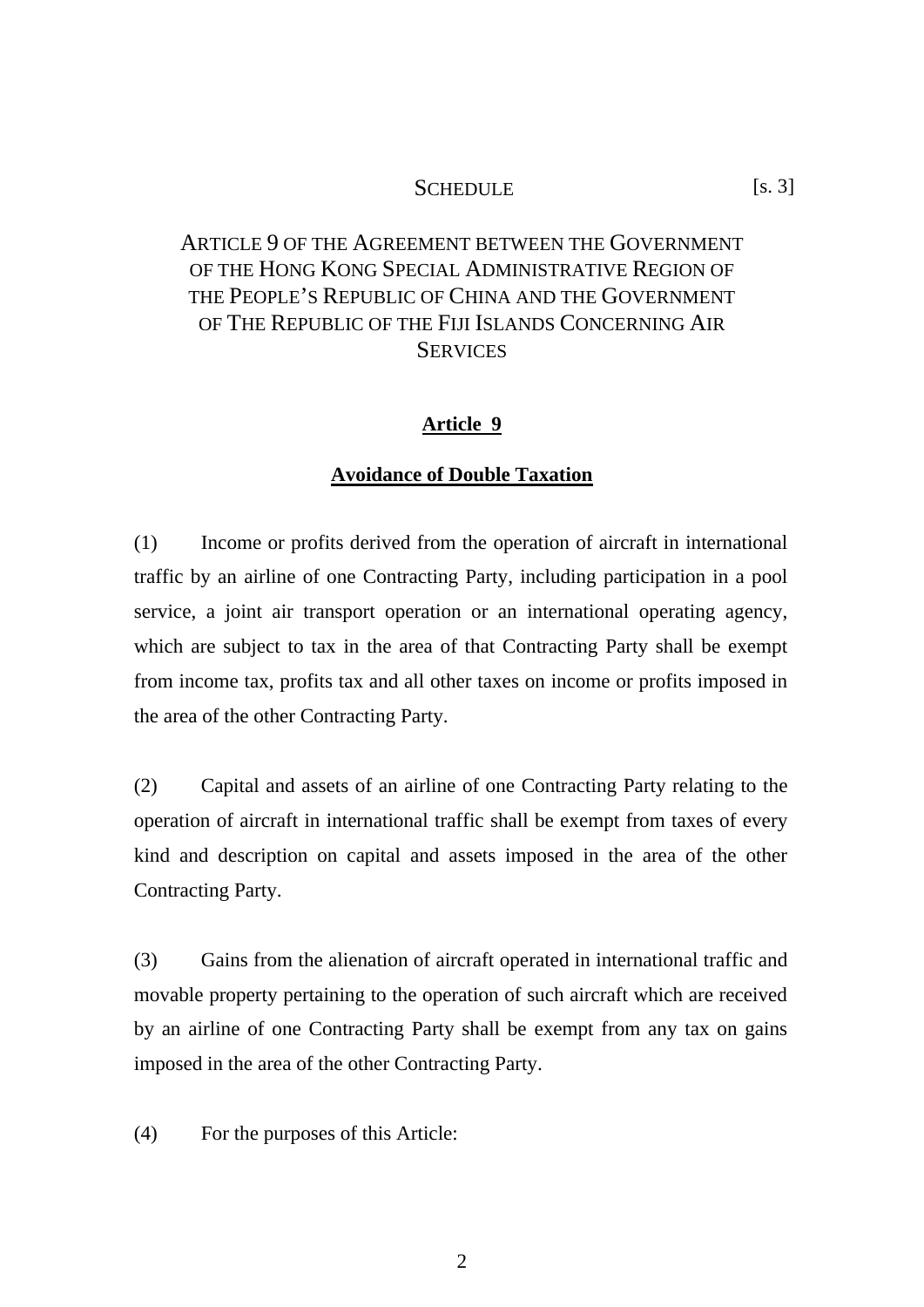- (a) the term "income or profits" includes revenues and gross receipts from the operation of aircraft for the carriage of persons, livestock, goods, mail or merchandise in international traffic including:
	- (i) the charter or rental of aircraft;
	- (ii) the sale of tickets or similar documents, and the provision of services connected with such carriage, either for the airline itself or for any other airline; and
	- (iii) interest on funds directly connected with the operation of aircraft in international traffic;
- (b) the term "international traffic" means any carriage by an aircraft except when such carriage is solely between places in the area of the other Contracting Party;
- (c) the term "airline of one Contracting Party" means, in the case of the Hong Kong Special Administrative Region, an airline incorporated and having its principal place of business in the Hong Kong Special Administrative Region and, in the case of The Republic of the Fiji Islands, an airline substantially owned and effectively controlled by the Government of The Republic of the Fiji Islands or its nationals;
- (d) the term "competent authority" means, in the case of the Hong Kong Special Administrative Region, the Commissioner of Inland Revenue or his authorised representative, or any person or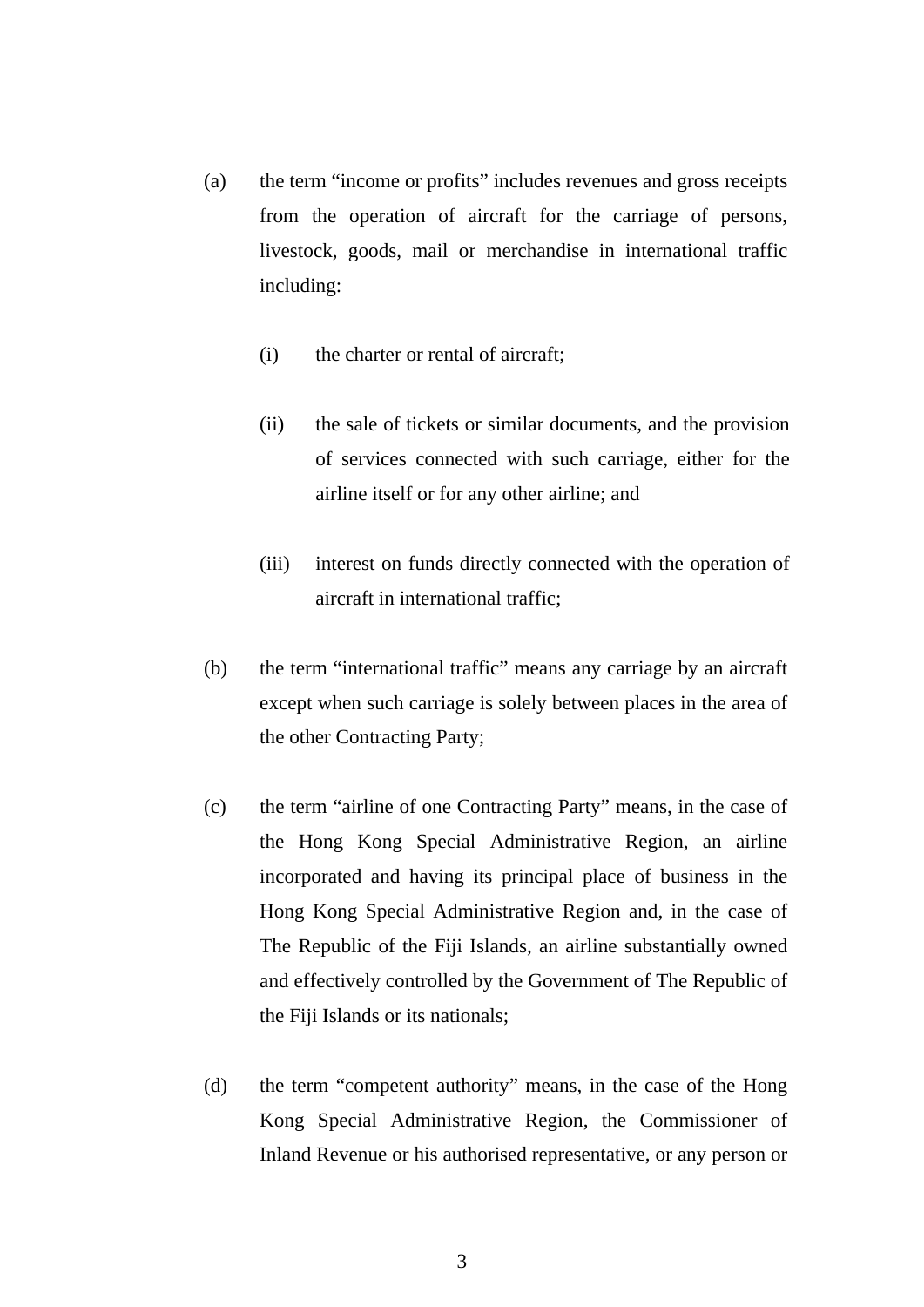body authorised to perform any functions at present exercisable by the Commissioner or similar functions, and, in the case of The Republic of the Fiji Islands, the Minister of Finance or his authorised representative.

(5) The competent authorities of the Contracting Parties shall, through consultation, endeavour to resolve by mutual agreement any disputes regarding the interpretation or application of this Article. Article 16 (Settlement of Disputes) shall not apply to any such dispute.

(6) Notwithstanding Article 20 (Entry into Force) each Contracting Party shall notify to the other the completion of the procedures required by its law for the bringing into force of this Article and the Article shall enter into force on the date of the last written notification. The Article shall then have effect :

- (a) in the Hong Kong Special Administrative Region, for any year of assessment beginning on or after 1st April in the calendar year next following that in which this Agreement or this Article enters into force, whichever is the later;
- (b) in The Republic of the Fiji Islands, for any year of assessment beginning on or after 1 January in the calendar year next following that in which this Agreement or this Article enters into force, whichever is the later.

(7) Notwithstanding Article 18 (Termination) where notice of termination of this Agreement is given under that Article, this Article shall cease to have effect :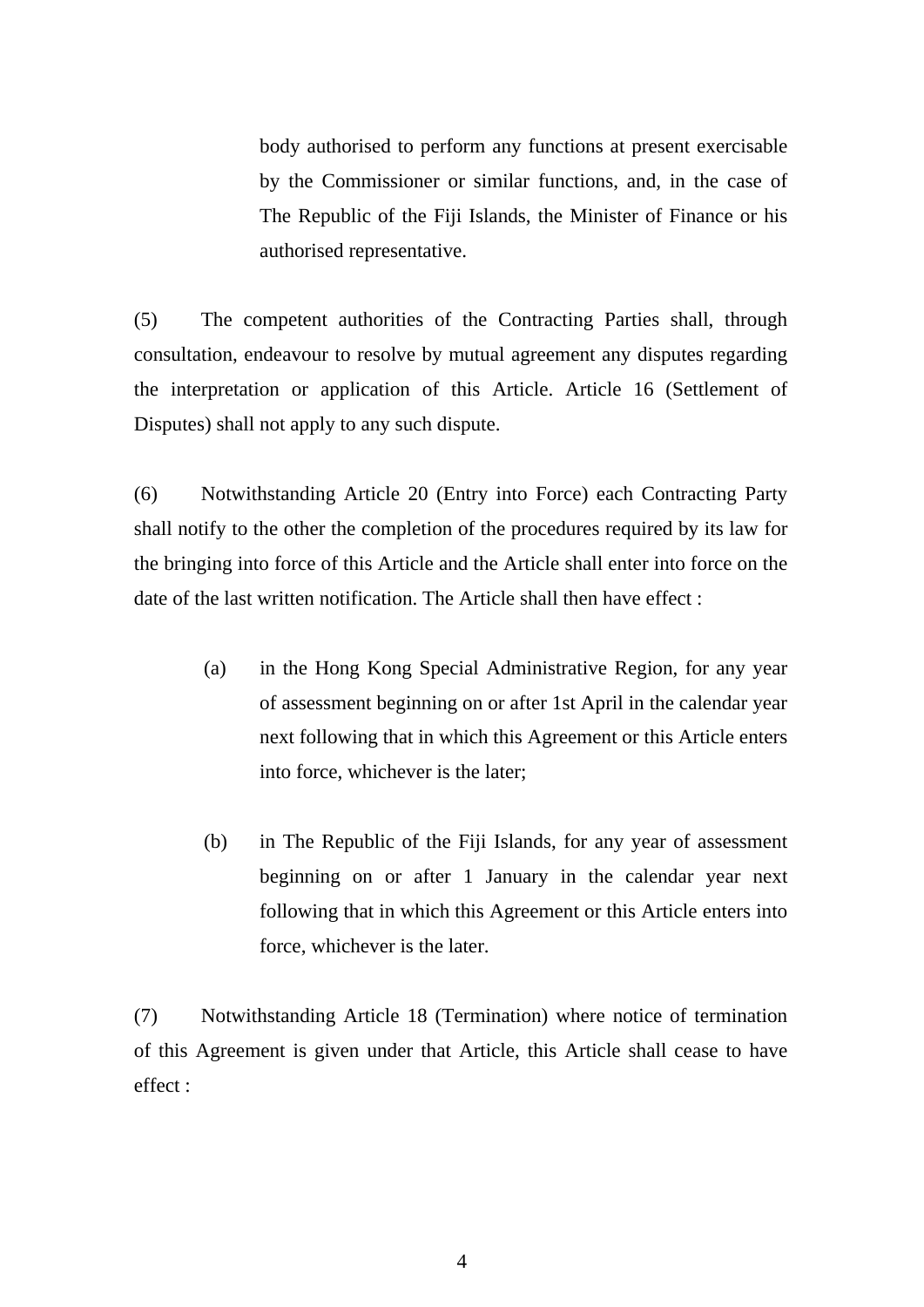- (a) in the Hong Kong Special Administrative Region, for any year of assessment beginning on or after 1st April in the calendar year next following that in which notice is given;
- (b) in The Republic of the Fiji Islands, 1 January in the calendar year next following that in which notice is given.

(8) This Article shall not have effect so long as an agreement for the avoidance of double taxation with respect to taxes on income, providing for similar exemptions to those in this Article, has effect between the Contracting Parties.

Clerk to the Executive Council

COUNCIL CHAMBER

2010

#### **Explanatory Note**

The Government of the Hong Kong Special Administrative Region of the People's Republic of China and the Government of The Republic of the Fiji Islands signed an agreement concerning air services on 3 December 2009 ("Agreement"). This Order specifies the arrangements in Article 9 of the Agreement as double taxation relief arrangements under section 49 of the Inland Revenue Ordinance (Cap. 112) and declares that it is expedient that those arrangements should have effect. The effect of the declaration is that the